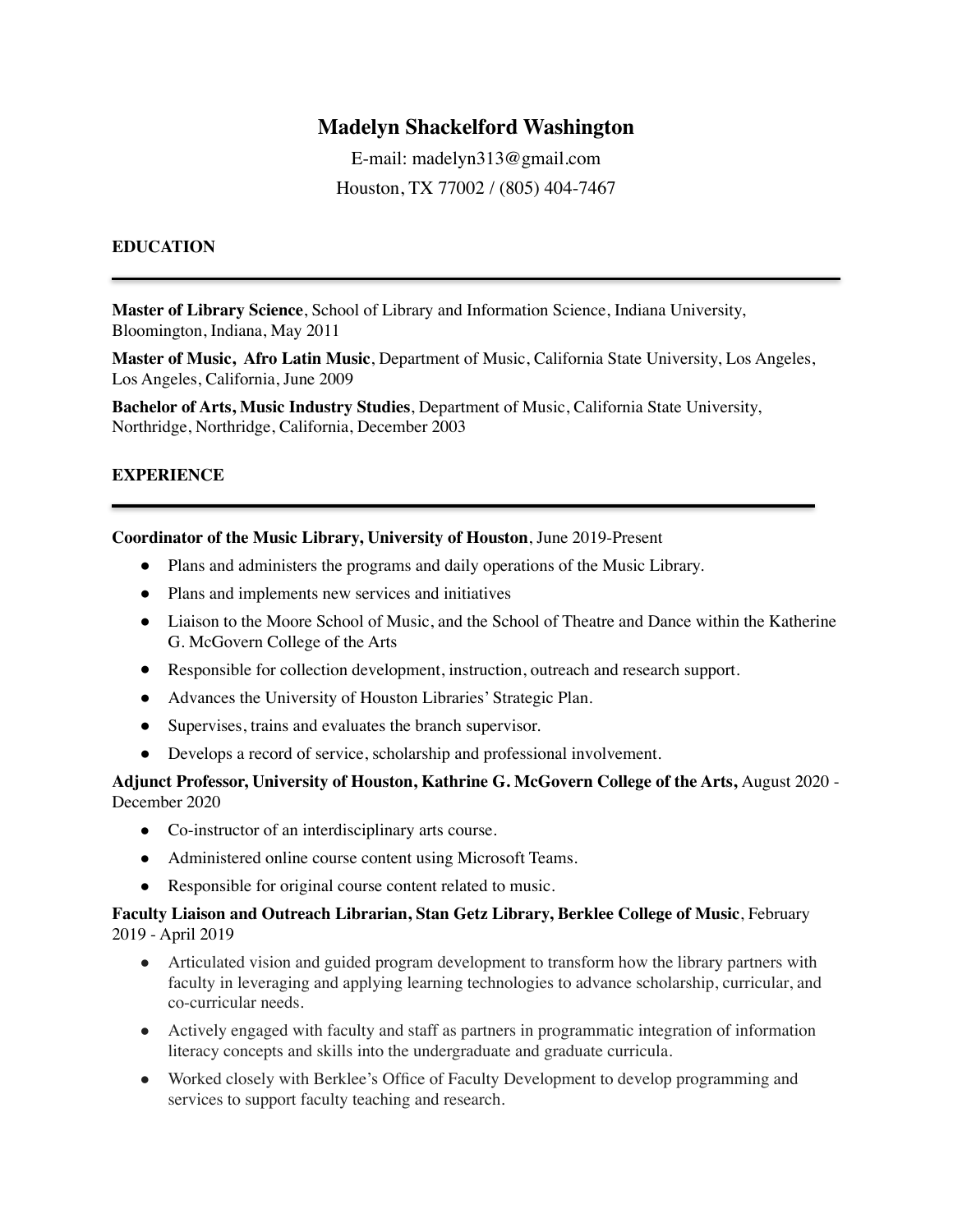- Designed, created, assessed and managed high-quality programs and services to enable innovative, engaging, and user-focused learning experiences.
- Initiated and supported the disciplinary integration of information literacy into undergraduate and graduate curricula.
- Participated in the engagement of campus partners, the design of learning spaces, and the delivery of student-focused services in the Stan Getz Library.
- Acted as a resource for all Berklee Librarians who participate in library instruction.
- Advised senior leadership on the development of the library presence in the college-wide learning management system.
- Partnered with Berklee Online education stakeholders to integrate library services into the learning management system.
- Collaborated closely with other Learning Resources team members in the creation of learning materials and instructional opportunities in a variety of formats.
- Drafted policies and procedures to ensure effective research services for the Berklee library community.
- Served as an advisor on resource-related issues such as fair use and copyright compliance.
- Designed created, assessed, and managed high-quality programs and services to enable innovative, engaging, and user-focused learning experiences.
- Contributed to department strategic planning activities

## **Digital Learning Librarian, Stan Getz Library, Berklee College of Music,** August 2016 - February 2019

- Provided leadership and ongoing support for the integration of library resources and services into the learning management platforms deployed at Berklee in support of fully online and blended courses.
- Worked closely with instructional technologists, faculty, media specialists and other librarians to identify appropriate library and archival materials that promote and support the learning outcomes of supported courses.
- Developed online tutorials, workshops and presentations to promote general and course-specific information literacy goals.
- Actively participated in campus discussions related to the utilization of educational technologies.
- Drafted policies and procedures to ensure effective research services for faculty.
- Pursued appropriate professional development activities to stay informed of best practices, new trends and innovative technologies.
- Provided training to library staff and the campus community on new online learning and content access technologies and articulated how they applied to library resources and services.
- Served as advisor on resource-related issues, such as fair use and copyright compliance.
- Supervised student employees.
- Pioneered experimental and innovative approaches to virtual and in-person library instruction and reference services.
- Developed and executed in-person library instruction programming.
- Coordinated and assessed in-classroom course-related instruction, individual instruction sessions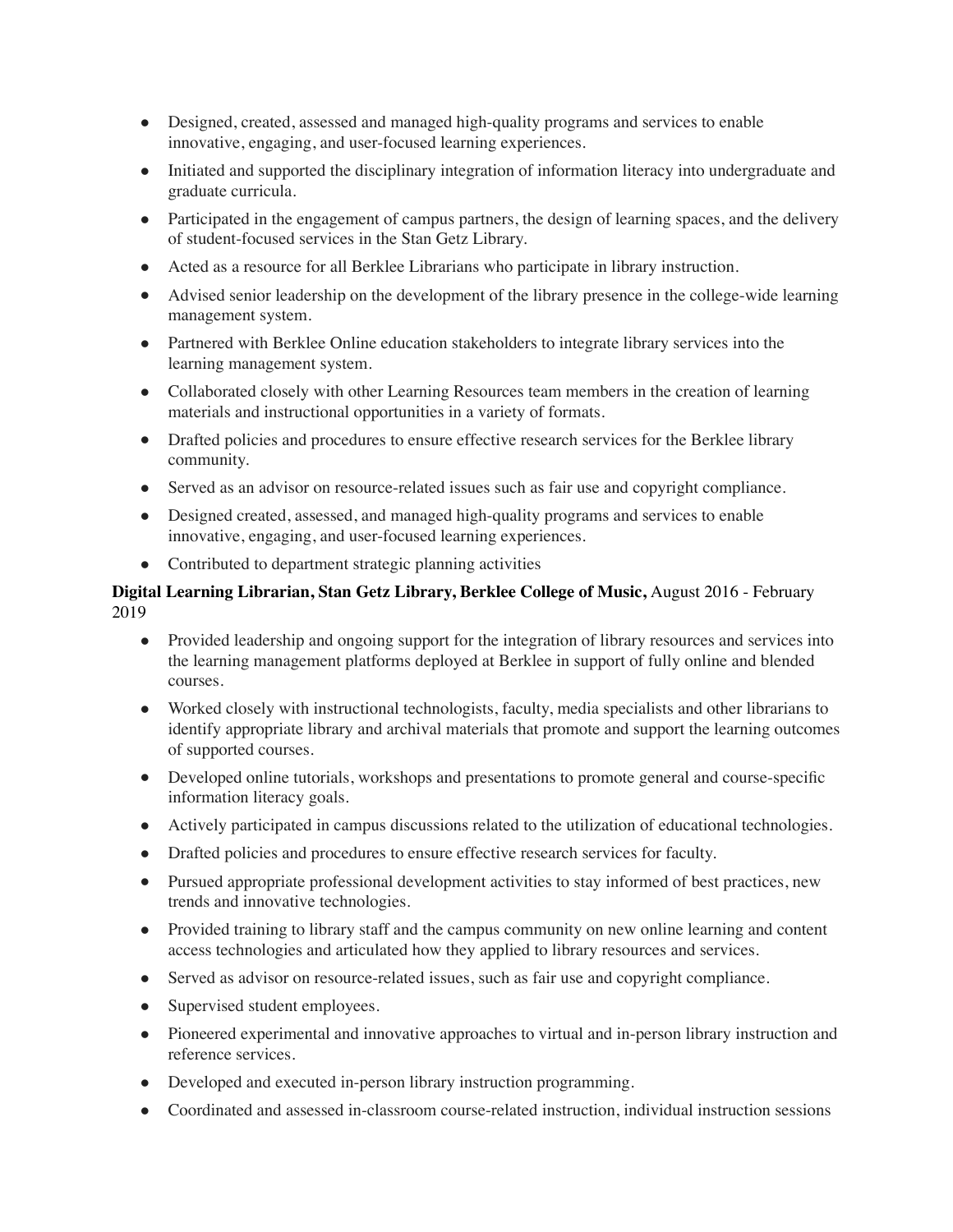and in-library reference and other patron-facing services.

- Served as liaison librarian to Berklee's Music Business, Music Therapy and Africana Studies Programs.
- Contributed to the implementation and support of LibGuides, and when appropriate trained library staff on its use.

## **Adjunct Professor, University College, Indiana University-Purdue University, Columbus,** August 2013 - July 2016

- Taught First-Year Seminar to incoming freshman, solely responsible for course content.
- Mentored and advised undergraduate student leaders.
- Evaluated student leadership abilities.
- Administered course content in-class and using web conferencing technology.
- Evaluated highly by students for stimulating active learning experiences and for demonstrating an interest in their career and academic goals.

## **Assistant Librarian, University Library of Columbus, Indiana University-Purdue University Columbus,** March 2012—August 2016

- Tenure-track position at the Assistant Librarian rank.
- Represented and acted on the Executive Director's behalf when the Executive Director was unavailable.
- Conducted ongoing assessment of the library's public-facing programs and services.
- Used the Indiana University Information Environment (IUIE) to gather data referring to library collection, size, use and age.
- Participated in annual systematic studies to determine the comprehensive strengths and weaknesses of the print collection.
- Identified trends and recommended strategies to enhance the library collections in the areas of Music, Gender Studies, Sexuality, Education, World History and Caribbean and American Literature.
- Collaborated with others to prepare and conduct collection development studies that included emerging trends in information factoring in the needs of users and anticipated needs of users.
- Selected and deselected monographs.
- Designed and taught workshops on topics such as, information literacy and technology use.
- Assessed student learning and teaching effectiveness in information literacy workshops.
- Designed information literacy tutorials for the library website.
- Developed, recommended and drafted policies, procedures and standards for arranging and describing manuscript, archives, books and non-textual materials.
- Created and maintained appropriate departmental control records.
- Performed original and complex copy cataloging for the general collection.
- Website content manager.
- Provided research assistance for faculty, students and staff in-person, on the phone, chat and via email as requested.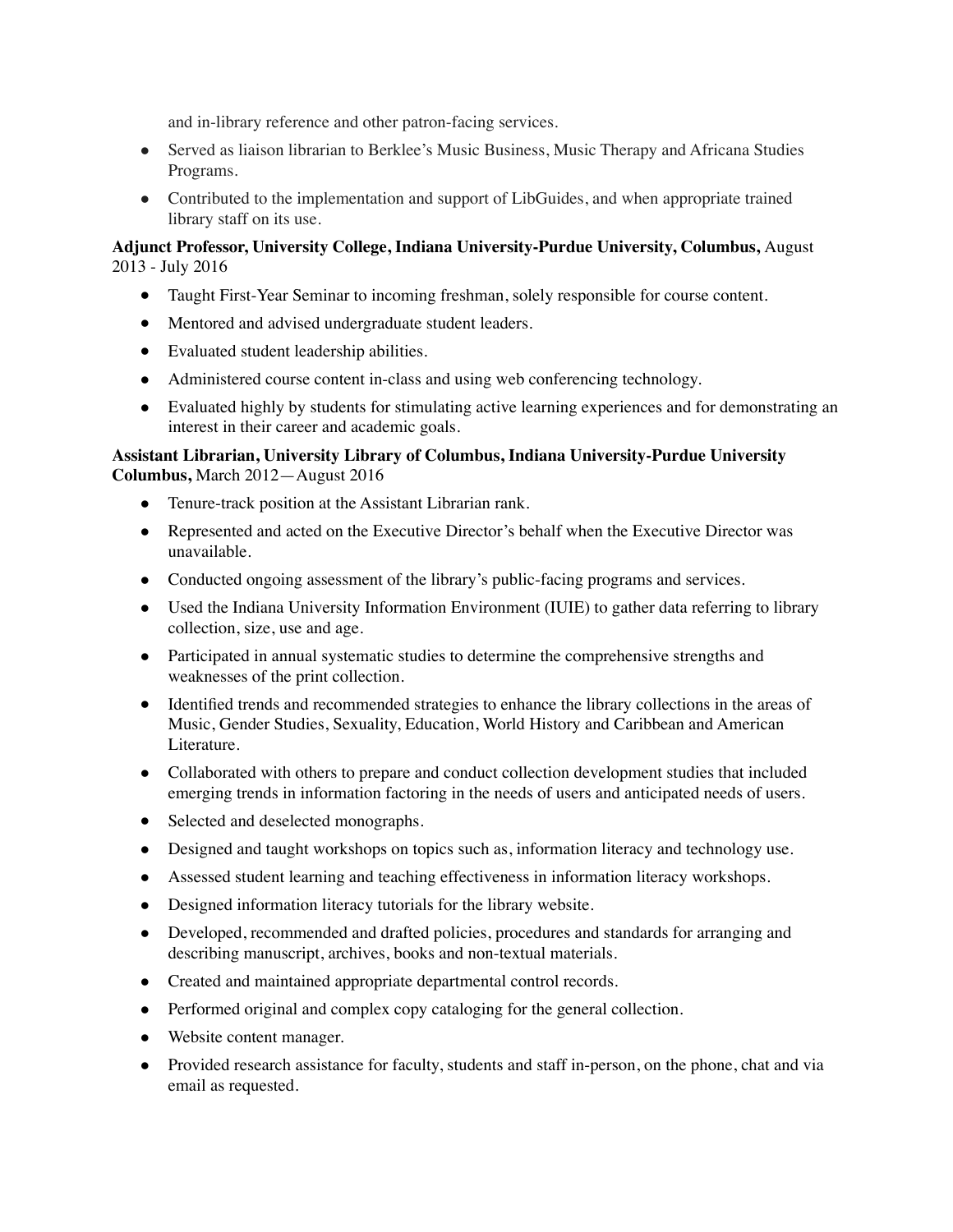- Assisted with orientation of new students and student library assistants.
- Represented the library on internal campus committees.
- Provided instruction-based outreach initiatives designed to engage high school students.
- Initiated, planned and conducted a variety of programs and activities to encourage the use of the library by students, faculty, staff and the community including but not limited to, films and special events, panel discussions, and school and community outreach.
- Attended professional conferences, meetings, and continuing education workshops.
- Engaged in activities that disseminate research.
- Regularly prepared and updated LibGuides and research pathfinders.
- Developed training for student library assistants and full-time support staff.
- Supervised book repair volunteers.
- Assisted with open access initiatives related to the campus including the institutional repository and open journals system as needed.
- Promoted the IUPUI Open Access Policy.
- Prepared meeting agendas, minutes and action items that facilitated the efficient accomplishment of the library's milestone tasks.
- Collaborated with campus administration in the design of faculty professional development opportunities.

## **Interim Executive Director, University Library of Columbus, Indiana University-Purdue University Columbus,** July 2012—January 2013

- Directed a joint-use library devoted to supporting teaching and learning.
- Supervised a library staff of two professional staff and one librarian.
- Coordinated the supervision of student library assistants.
- Planned and implemented outreach activities.
- Prepared and implemented library assessment activities aligned with institutional mission, vision and goals in connection with an accreditation visit from the Higher Learning Commission (HLC).
- Maintained a materials budget of \$50,000 for a library of 36,000 print volumes and 271,000 electronic resources.
- Provided high-level oversight of the development of library policies.
- Coordinated the work of the library with community partners to ensure long-term sustainability of digital content and technical infrastructure.
- Provided long-term planning for the growth of an innovative outcomes-based information literacy program.
- Recruited, trained, developed and supervised library support staff and student workers.

## **Visiting Reference Librarian, University Library of Columbus, Indiana University-Purdue University Columbus,** August 2011—February 2012

- Developed reading, reference and research material through selection and purchase of books, materials and equipment.
- Selected and deselected library materials.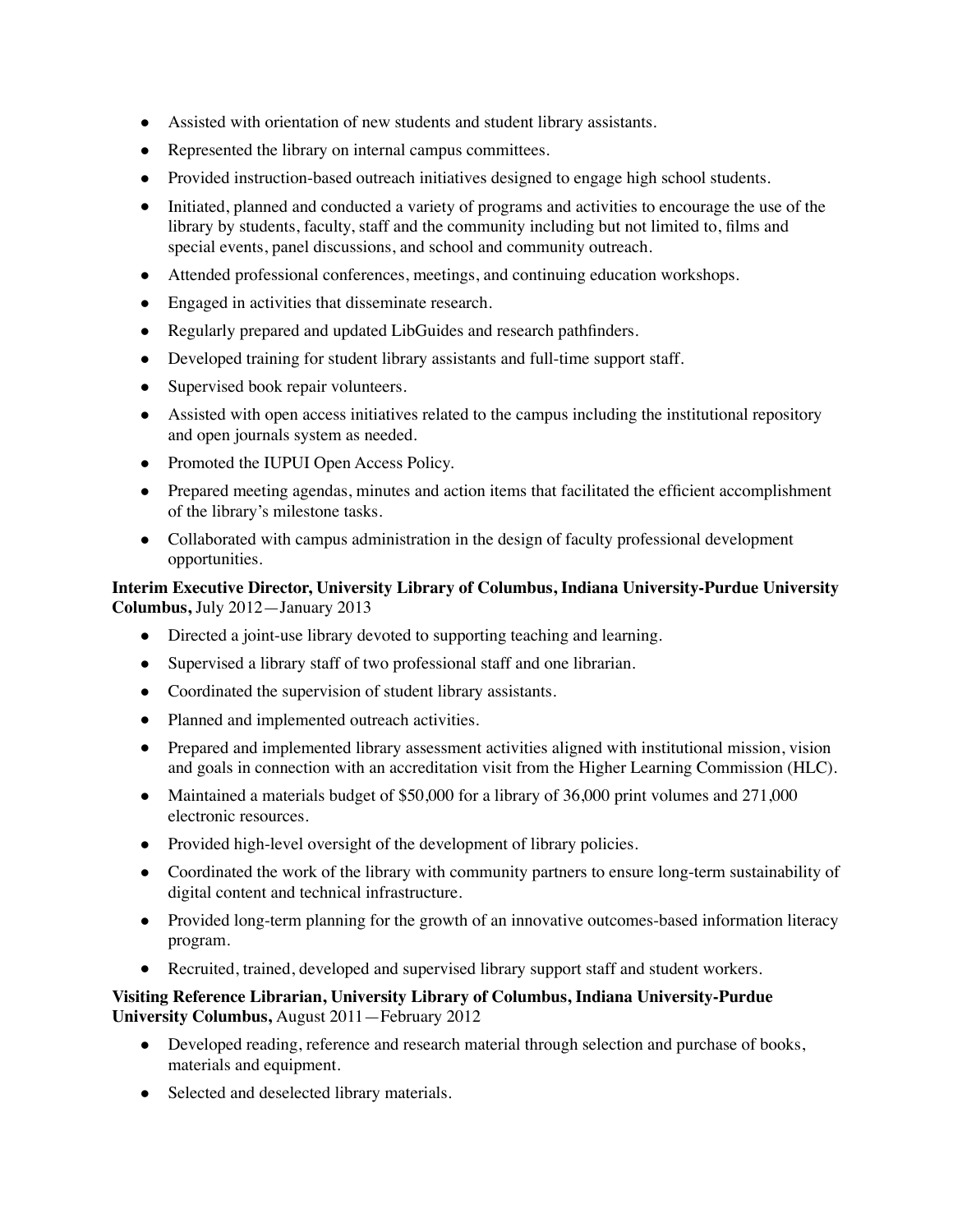- Provided basic information competency training.
- Planned and taught workshops on topics such as information literacy, library, and technology use.
- Performed basic circulation duties.

## **EVENT PLANNING, MANAGEMENT AND ADMINISTRATION**

## **Indiana University Librarians Association, Programs and Social Committee,** (chair) July 2015-May 2016, (vice-chair) October 2014-May 2015

Responsibilities included: planning and coordination of programs of interest for association members. Events included: luncheons, meetings, walking tours, workshops and webinars.

- On-site coordinator/point person at events.
- Conducted post-event evaluations in order to determine how future events could be improved.
- Worked with the Treasurer to maintain records of the financial details of events.
- Budget planning, tracking and reporting.

### **Indiana University Libraries, Librarians' Day Committee**, (chair) December 2013-June 2014 (member) October 2012-2014

Responsibilities included: planning and coordination of programs for 'Librarians' Day'—a dayconference intended to encourage discussion and interaction among Indiana University librarians.

URL: https://guides.library.ipfw.edu/librariansday2014

- Worked with senior administration to create a program, and to align presenters for conference programming: plenaries, concurrent sessions and poster sessions.
- Coordinated services for a day-conference: facilities, catering, signage, displays and special requirements.
- Conducted post-event evaluations in order to determine how future conferences could be improved.

## **Consultant/Instructor, El Estudio Vitta Pilates y su Escuela de Formación de Instructores, Montevideo, Uruguay,** January 2006—Present

- Maintains business and marketing plans for a pilates and ballroom dance school.
- Coordinates annual working budget with school director and staff of seven.
- Develops programming for live audiences.
- Identifies potential donors and procures gifts.
- Grant writing.

### **Proprietor, Souell Productions, Simi Valley, California,** July 1999—Present

- Provides management to 14 private contractors for live musical (touring and non-touring) productions.
- Coordinates agreements between performing arts organizations and concert promotion agencies.
- Personnel management.
- Responsible for all contract negotiations with prospective presenters.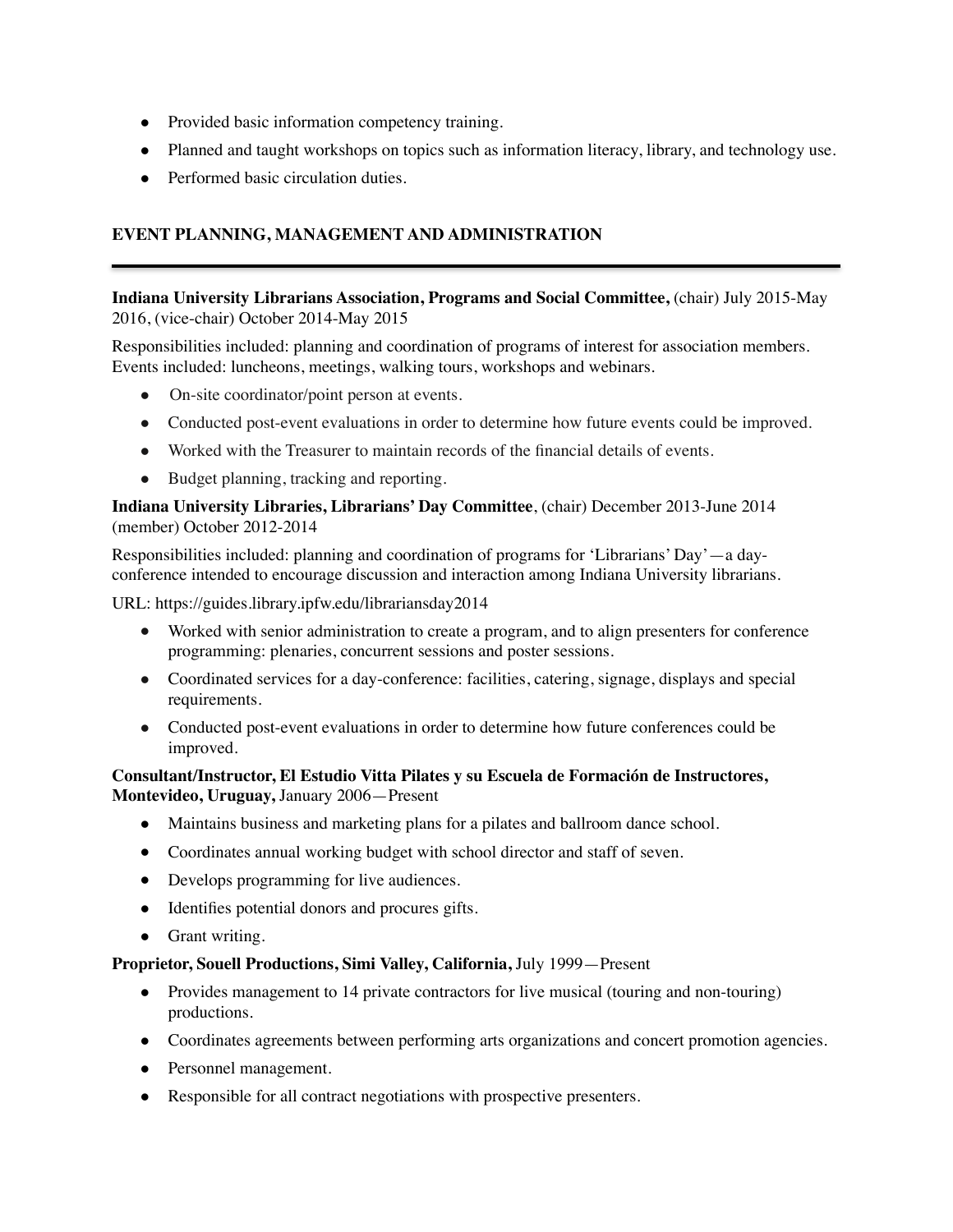- Makes final decisions regarding venues.
- Administers performance budgets.
- Salary distribution.
- Concert program planning.
- Fundraising activities.
- Website content manager.

### **SELECTED PUBLICATIONS**

#### **Articles and Book Chapters (refereed)**

- Pape, Krista. Shafranek, Erin. **Washington, Madelyn.** (In-progress) Mozart Takeover in the MD Anderson Library: Recording "Non so piu cosa son" and "Martern aller Arten".
- (In-progress) "When the cats away, the mice will play: manipulators, overseers and bullies in higher education". In *Dismantling Constructs of Whiteness in Higher Education: Narratives of Resistance from the Academy.*
- Cline, Nicholae, Lopez-McKnight, Jorge, **Washington, Madelyn** (2018). "Like our lives depended on it: Reflections on embodied librarianship, counter-spaces, and throwing down." Chapter 13 of *In our own voices, redux: the faces of librarianship today.*
- (2018) "Serving the sons and daughters of mechanics and farmers in the Crossroads of America.*"* Chapter 17 of, *In our own voices, redux: the faces of librarianship today.*
- Bishop, Chanitra. Kwong, Vincci. Reel, Brad. **Washington, Madelyn**. (2016) "The Indiana Librarian Leadership Academy: Perspectives of four academic librarians." *Indiana Libraries*  URL: https://journals.iupui.edu/index.php/IndianaLibraries/article/view/20878

#### **Music Reviews**

- (2015, April 1) Review of *Eternamente Manzanero* by Arturo Sandoval and Jorge Calandrelli. URL: http://blackgrooves.org/arturo-sandovaljorge-calandrelli-eternamente-manzanero/
- (2014, August 4) Review of *Peru Maravilloso: Vintage Latin Tropical and Cumbi*a, by Various Artists. URL: http://blackgrooves.org/various-peru-maravilloso-vintage-latin-tropical-cumbia/
- (2014, July 1) Review of *¡Saoco! The Bomba and Plena Explosion in Puerto Rico, Vol. 1 (1954-1966)*  and *Bomba, Plena and the Roots of Salsa in Puerto Rico, Vol. 2 (1955-1967)*, by Various Artists. URL: http://blackgrooves.org/various-saoco-the-bomba-and-plena-explosion-in-puerto-ricovol-1-1954-1966-saoco-bomba-plena-and-the-roots-of-salsa-in-puerto-rico-vol-2-1955-1967/
- (2014, June 2) Review of *Testimony*, by Scott Mayo.

URL: http://blackgrooves.org/scott-mayo-testimony/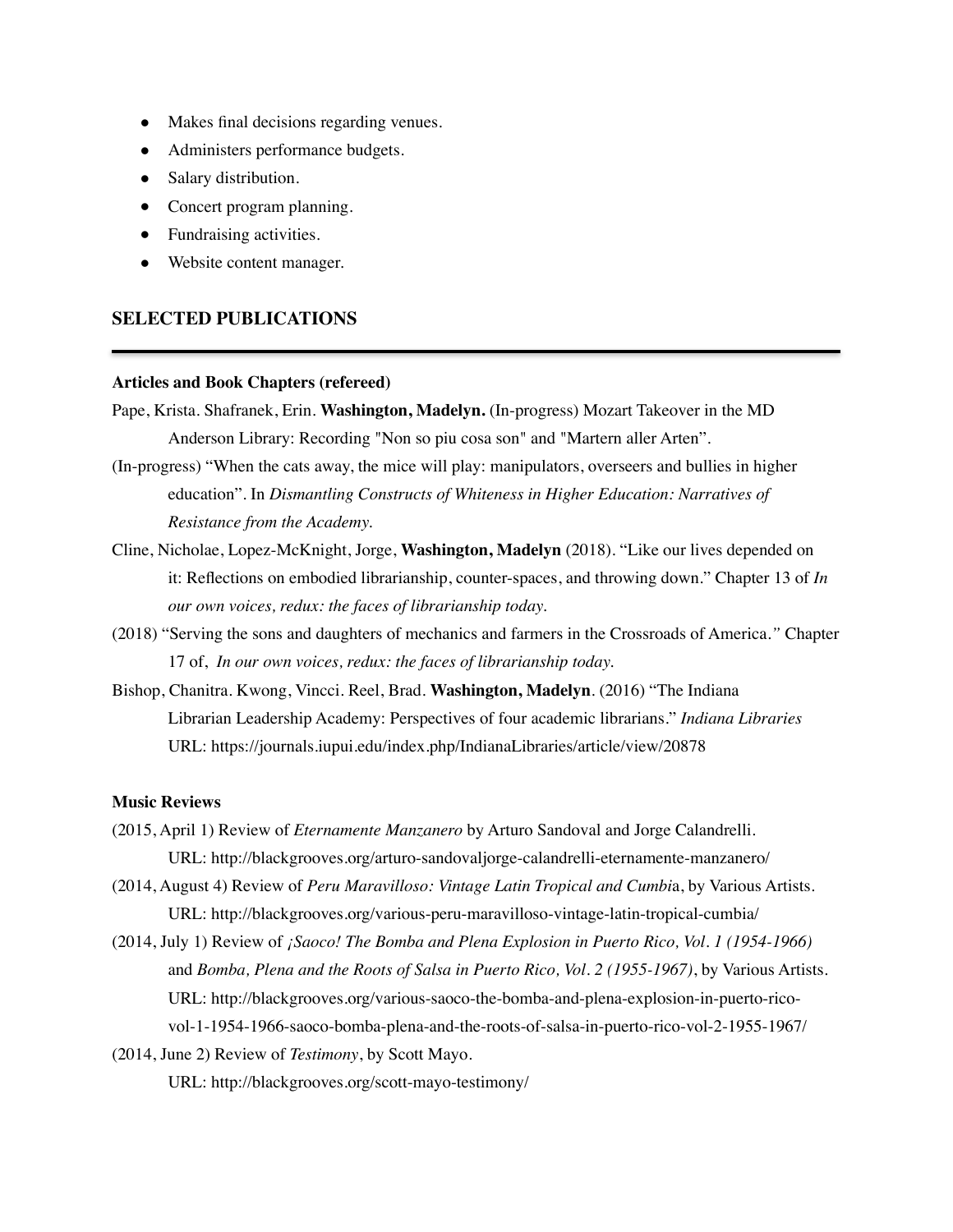(2014, April 2) Review of *What it is!* by The Kahil El'Zabar Quartet URL:http://blackgrooves.org/the-kahil-elzabar-quartet-what-it-is/

#### **Conference Paper**

**Washington, Madelyn**, Notess, Mark, Dunn, Jon. "Taking music metadata from MARC to FRBR to RDF." DC-2011: International Conference on Dublin Core and Metadata Applications, The Hague, Netherlands, 21-23, September 2011 URL: http://dcpapers.dublincore.org/pubs/article/view/3639/1865

#### **Master's Thesis**

"Montevidean candombe and murga: symbolic expressions of dissatisfaction & opposition" (2009) Los Angeles, California State University

URL: http://web.calstatela.edu/library/ethesis-pilot/51-1\_WashM\_2009.pdf

## **SELECTED PRESENTATIONS**

#### **International Conference Presentations**

Mozart Takeover in the MD Anderson Library: Recording "*Non so piu cosa son*" and "*Martern aller Arten*". 2021 World Library and Information Congress in Dublin, Ireland. IFLA New Professionals Special Interest Group, *Music in the Library World Session.* August 17-19, 2021 URL: https://www.ifla-wlic2021.com/events/sessions/music-in-the-library-world "Describiendo objetos de información digital en la diaspora". Asociación Cubana de Bibliotecarios y la Biblioteca Nacional de Cuba José Martí: Encuentro Científico Bibliotecológico "*Información, Conocimiento y Sociedad*". February 20, 2014 [Refereed paper] http://hdl.handle.net/1805/4017 Presentation slides available from http://hdl.handle.net/1805/4018

#### **National Conference Presentations**

## **Panels**

- **Washington, Madelyn** (Moderator). Washington, Jennifer. Hill, Kristian. "Deconstructing 'God Said Give 'Em Drum Machines': an interview with documentary filmmakers Kristian Hill and Jennifer Washington". The United States branch of the International Association for the Study of Popular Music. "BPM: Bodies, Places, Movements" Ann Arbor, Michigan. May 21-23, 2020 (Conference Cancelled Due to COVID-19)
- "There is No Apolitical Classroom": Pop Music, Information Literacy and Passive Resistance". Popular Culture Association, Libraries, Archives and Museums II: Information Literacy & Evaluating Sources Section. Philadelphia, Pennsylvania. April 16, 2020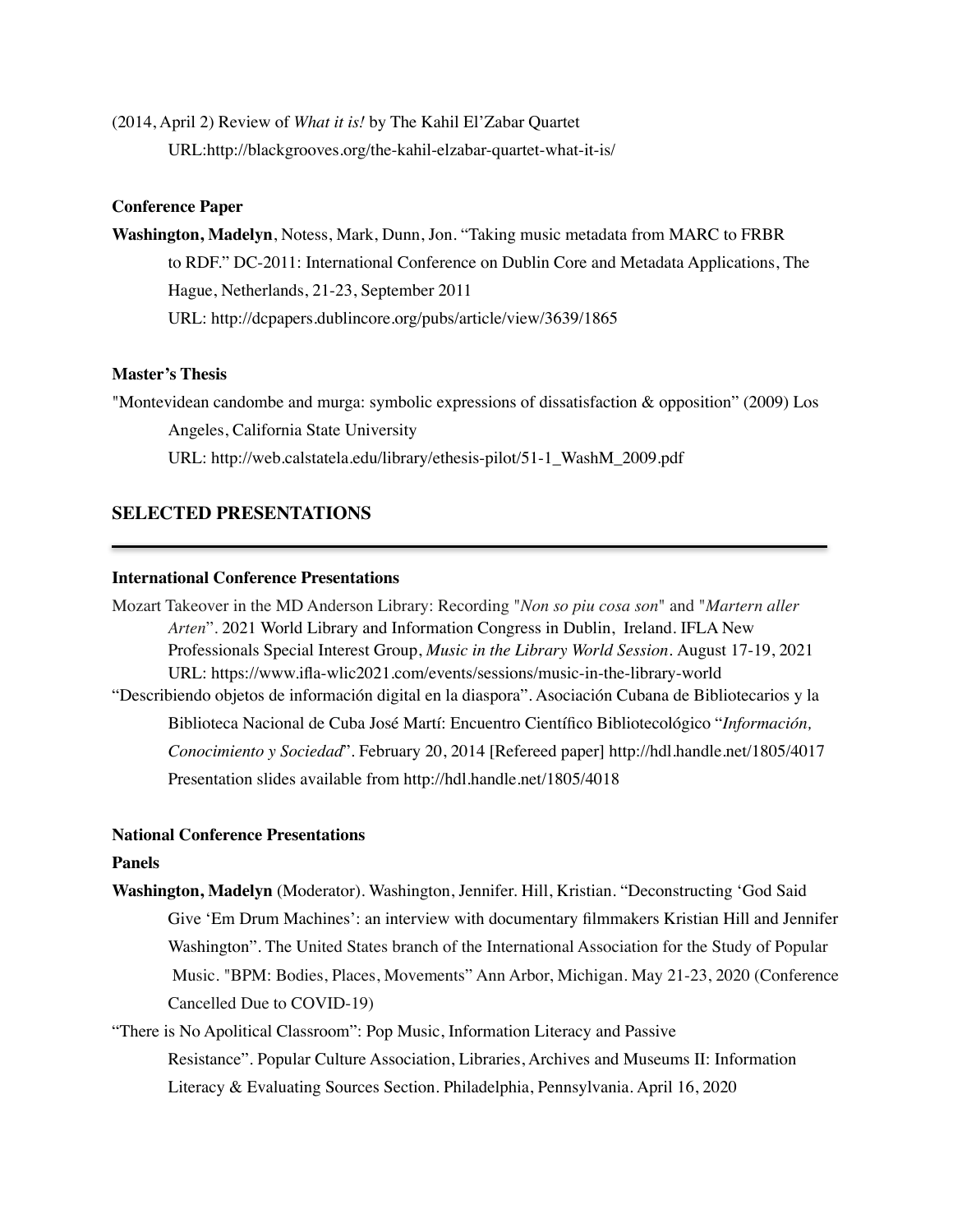(Conference cancelled Due to COVID-19)

- "Tales from the Cornfield: Intercultural Expressions from the Singing Librarian" Northeast Modern Language Association, 50th Anniversary Convention, *Transnational Spaces: Intersections of Cultures, Languages, and Peoples,* March 31, 2019
- "Librarian Outsider: Balancing the needs of ourselves and our students". Librarians Association of the City University of New York, LACUNY Institute *Librarianship in Challenging Times: Advocating for* Intellectual Freedom, Democracy, and Equity, May 11, 2018
- "Getting Past Post-Truth: Librarians Respond" Association of College and Research Libraries-New England Chapter, Annual Conference, *Reframing Librarianship in the 21st Century*, May 12, 2017, Burlington, Vermont

URL: http://scholarworks.umass.edu/acrl\_nec\_conf/2017/presentations/16/

- "Colorism on the operatic stage: William Grant Still's Troubled Island and the relationship between libretto and musical procedure." 30th Annual MELUS Conference, *Doing the Charleston: performing racial, gender, sexual, and class identities in multi-ethnic literatures and culture*. Charleston, South Carolina. March 4, 2016
- "The Detroit Techno Ontology: A Tool for Describing the Digital Diaspora" First Annual Detroit Sound Conservancy Conference, *Conserving Sounds: Telling Stories* Detroit Public Library. Detroit, Michigan. May 23, 2014

#### **Invited talks**

- "Social Responsibility in Artistic Expression". Texas Chapter of the Music Library Association Fall Meeting. October 18, 2019, Houston, TX
- 'Making it' in Today's Gig Economy: Information Pathways for Success. Texas Library Association's Instruction Roundtable Annual Summit. September 13, 2019, Huntsville, TX
- "Social Responsibility in Artistic Expression". Berklee Teachers on Teaching 2019: *Hear and Now,*  January 14, 2019, Boston, MA
- "What's the 411? Remixing digital resources in the Stan Getz and Albert Alphin Libraries". Berklee Teachers on Teaching 2017: *Remix and Master*y, January 17, 2017 Boston, MA
- "Women in Afro-Cuban Folk Music". Lecture-demonstration. FOLK-F 363 Women's Folklore/ Folklife/Folkmusic, Indiana University-Purdue University, Columbus, October 16, 2014, Columbus, Indiana
- "Negro Spirituals: African American Folk Music". Lecture-demonstration. ANTH-E 354 African American Folklore/Folklife/Folkmusic, Indiana University-Purdue University, Columbus, March 2014, Columbus, Indiana
- Campos, Ariel, **Washington, Madelyn**. "The Corrido of the Mexican Revolution". Lecture-demonstration. SPAN-400 Cultural Representations of the Mexican Revolution,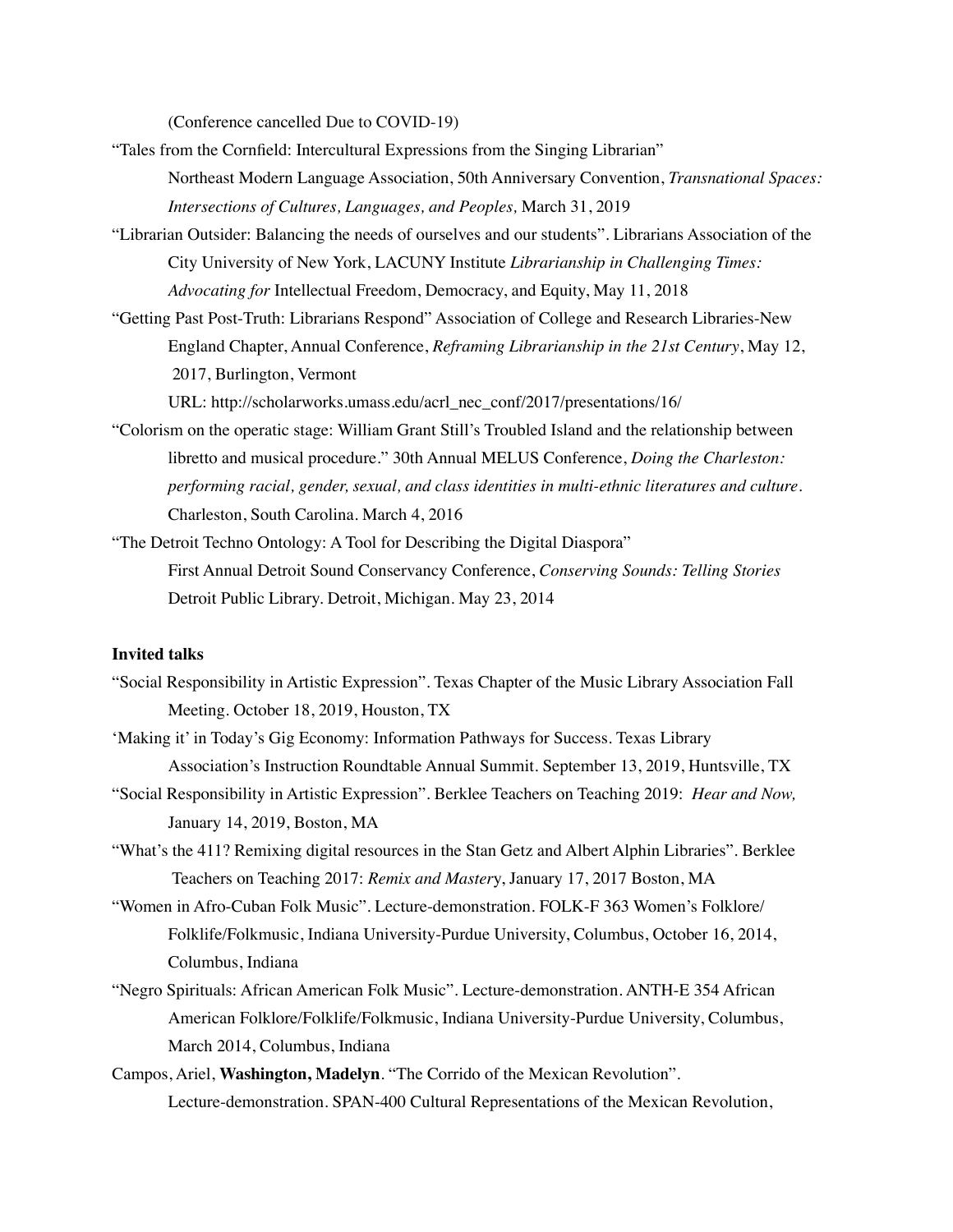University of Kentucky, March 14, 2014, Lexington, Kentucky

### **Keynote Speaker**

- "Amplifying under-represented voices in collections research and curriculum". Joint meeting of the Texas Chapter of the Music Library Association and the Southwest Chapter of the American Musicological Society, September 24, 2020
- "Empathy as professional practice" Indiana University Purdue University, Columbus Division of Health Sciences Faculty and Staff Annual Education Day. August 7, 2020, Columbus, Indiana

#### **Webinars**

Gonzalez, Kelly, **Washington, Madelyn**. **"**Inclusivity in the Library**".** Texas Digital Library Leadership Academy. April 5, 2021.

URL: https://www.tdl.org/event/leadership-academy-webinar-series-webinar-1/

Sloops, John, **Washington, Madelyn** and Webb, Katy**.** "Digital Literacy for Artistic Researchers and Practitioners" (September 1, 2017) Invited Speaker. National Information Standards Organization (NISO) Webinar: *Digital and Data Literacy, Part One - Identifying Demands on Students, Faculty and Librarians*.

URL: https://www.niso.org/events/2017/09/digital-and-data-literacy-part-one

Burt, Dianna, Johnson, Leigh-Anne, and **Washington, Madelyn**. (May 13, 2014) "Progress: Decision Making, Time and Project Management, Delegation, Measuring and Celebrating Achievement". Indiana Librarian Leadership Academy.

## **CONSULTATIONS**

Columbia College Hollywood. Library Self-Study External Reviewer. October 2012, 2014, Tarzana, California.

### **PROFESSIONAL AFFILIATIONS**

American Library Association Music Library Association Popular Culture Association